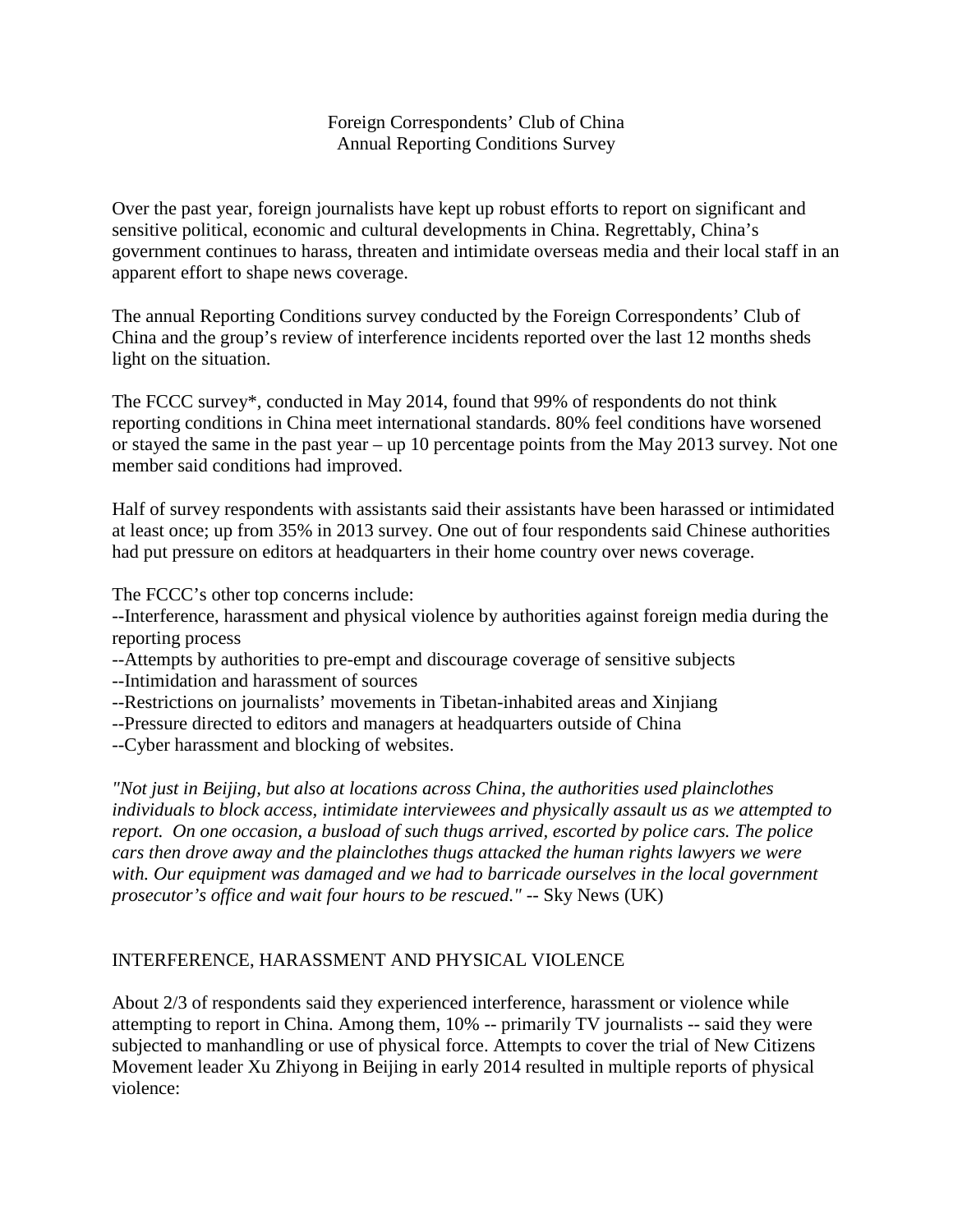*"In Beijing at the Xu Zhiyong trial, uniformed police prevented us from standing outside the courthouse. Plainclothes state security personnel, some wearing sunglasses, hoods and scarves, manhandled us away. I was ushered over a low wall, seriously damaging my ankle. My hand was cut and bruised as I protected my camera. Dozens of unidentified plainclothes personnel then kept us two streets away, pushing and shoving us if we tried to film or report. Later in the year I identified the individual who had pushed me over the wall. This time, he was wearing a police uniform, but on the day plainclothes personnel refused to reveal their identity. As I filmed the CNN team being dragged away into a van, my press card was ripped from around my neck. The police kept my press card for six weeks, which prevented me from reporting. Each week I was requested to attend basement meetings with the Beijing visa police. I was berated for breaking the law. I was threatened with my visa not being renewed, told that my boss would bring me home anyway and my family members also mentioned. The police asked me to write and rewrite self-criticism style confessions that I had broken the reporting rules and would not do so again in future. We had not broken any reporting laws.*" -- Sky News, UK

*"I and several other journalists were manhandled away from the Malaysian Embassy in Beijing by plainclothes and uniformed police when reporting on the MH370 relatives' protest in April 2014."* -- Calum MacLeod, USA Today

*"We received rough treatment by the police when covering the dissident trials. We have also seen a rise in indirect pressure, including visits to reporters' homes by the police and requests to staff by plainclothes officers to report on our story plans."* -- European News Agency

*"We were attacked in Nanle County while filming a story about Christians. What is alarming is the fact that the Ministry of Foreign Affairs and the Chinese Embassy in London genuinely seem to think that we had crossed police lines and were justifiably dealt with by uniformed police. Neither fact is correct. The men who attacked us on every occasion wore no uniform or ID – they even ripped our own ID from our necks. And on no occasion did we cross police lines. We always abide by [Chinese law.] It is they who repeatedly fail to abide by their own laws."* -- Sky News, UK

For harassment and physical violence during reporting see:

<http://www.bbc.co.uk/news/world-asia-25838209> <http://news.sky.com/story/1198942/amnesty-fears-over-trial-of-chinese-lawyer> <http://www.cnn.com/2014/01/22/world/asia/china-activist-trial-media/>

# ATTEMPTS TO PREEMPT OR DISCOURAGE COVERAGE

Before reporters even arrive on a scene, authorities are attempting to preempt coverage and discourage outlets from covering certain "sensitive" events such as the Xu Zhiyong trial or the anniversary of the 1989 Tiananmen Square military crackdown.

In the weeks leading up to the 25th anniversary of the Tiananmen crackdown, some reporters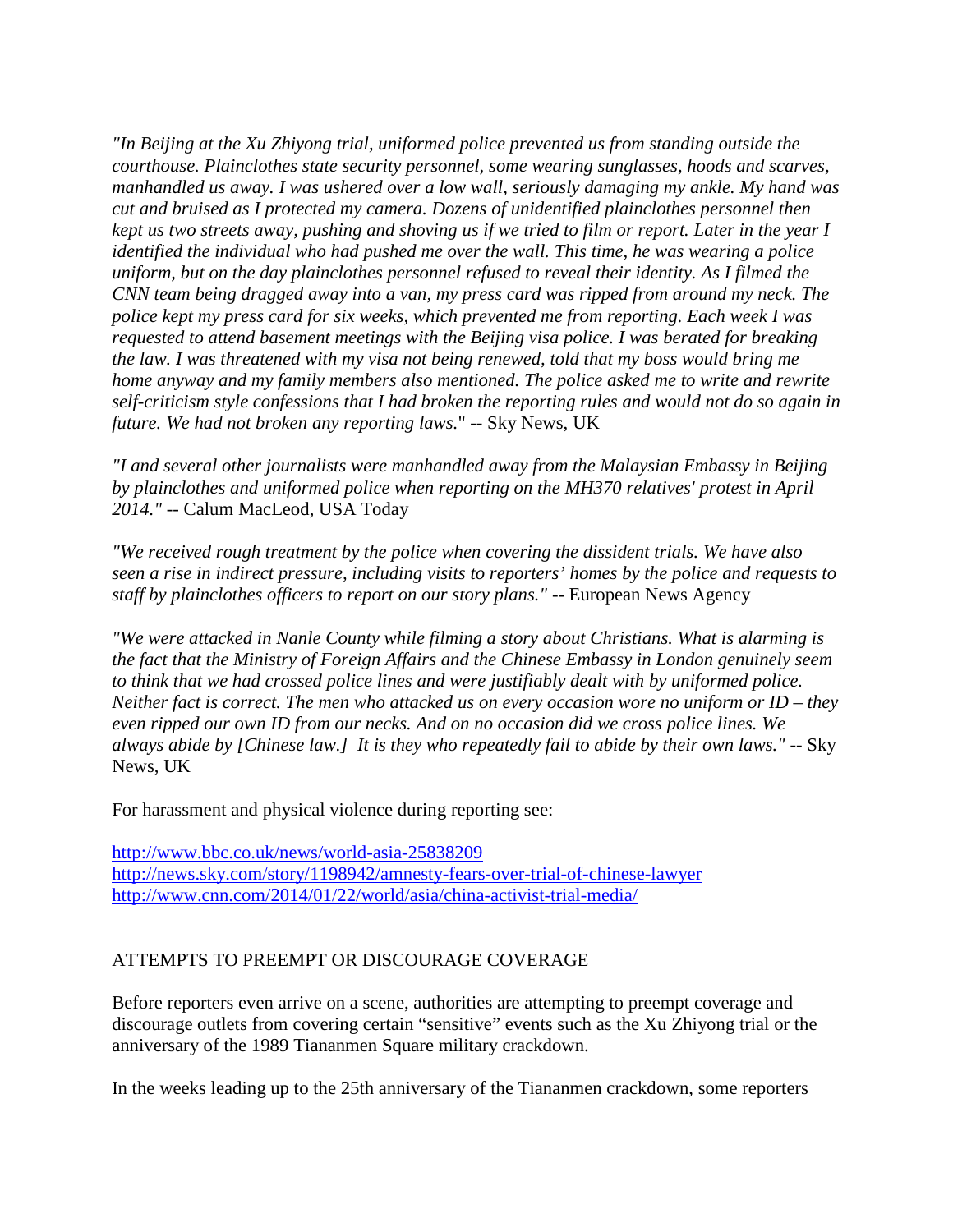were harassed for reporting on the "sensitive" subject. Public security officers summoned a number of journalists to their office and, while videoing, lectured them about reporting related to the anniversary. Some of the journalists were warned of serious consequences should they disobey authorities. This is the first time in three years that the Public Security Bureau has summoned a large number of journalists for lectures in an apparent effort to deter news coverage. In 2011 many reporters were told to report to the PSB offices after covering attempts to organize walking protests related to the Jasmine Revolution in the fashionable downtown Wangfujing shopping area.

*"We were reporting on the strict security in central Beijing ahead of the June 4th anniversary. In a span of two hours, police asked me for my documents five times. The next day two policemen came into my flat, which also serves as my office. They came with two women, who didn´t wear uniform. These women recorded my house with some mobile phones while the police asked us documentation. The police said the documentation was for internal use."* -- European broadcaster

*"I was called to the Entry and Exit Bureau, and basically told this year security will be specially strict during the "sensitive period", in "sensitive areas", and with the "sensitive interviews" related to the June 4th anniversary. They asked me to convey this to the bureau chief and other journalists in our bureau. They said that this is a second warning for me personally, and if I do not abide Chinese law, I should 'expect the most serious consequences."* -- North American Media

*"The news assistant was called by someone at the Public Security Bureau, and he told the news assistant that it was "in our best interest" that we do not attend the Xu Zhiyong trial. He said that if we did, we could not count on his "help" in the future."* -- TV correspondent

# **HARASSMENT OF NEWS ASSISTANTS**

Half of survey respondents with assistants said their assistants have been harassed or intimidated at least once; up from 35% in 2013 survey. In total, the FCCC received reports on a total of at least 79 such cases.

*"One research assistant was detained overnight and an intern was pressured to spy on us, and then forced to quit the internship when he refused to cooperate with the Public Security Bureau."* -- U.S. media organization

*"Colleagues [were] visited very late at night in a hotel by the local propaganda office, and advised not to continue along a particular storyline. This happened on at least 2 stories, in different provinces."* -- European broadcaster

*"After a run-in with a local city government, authorities threatened an assistant and continued to call him periodically for months afterwards, warning him not to return."* -- European media outlet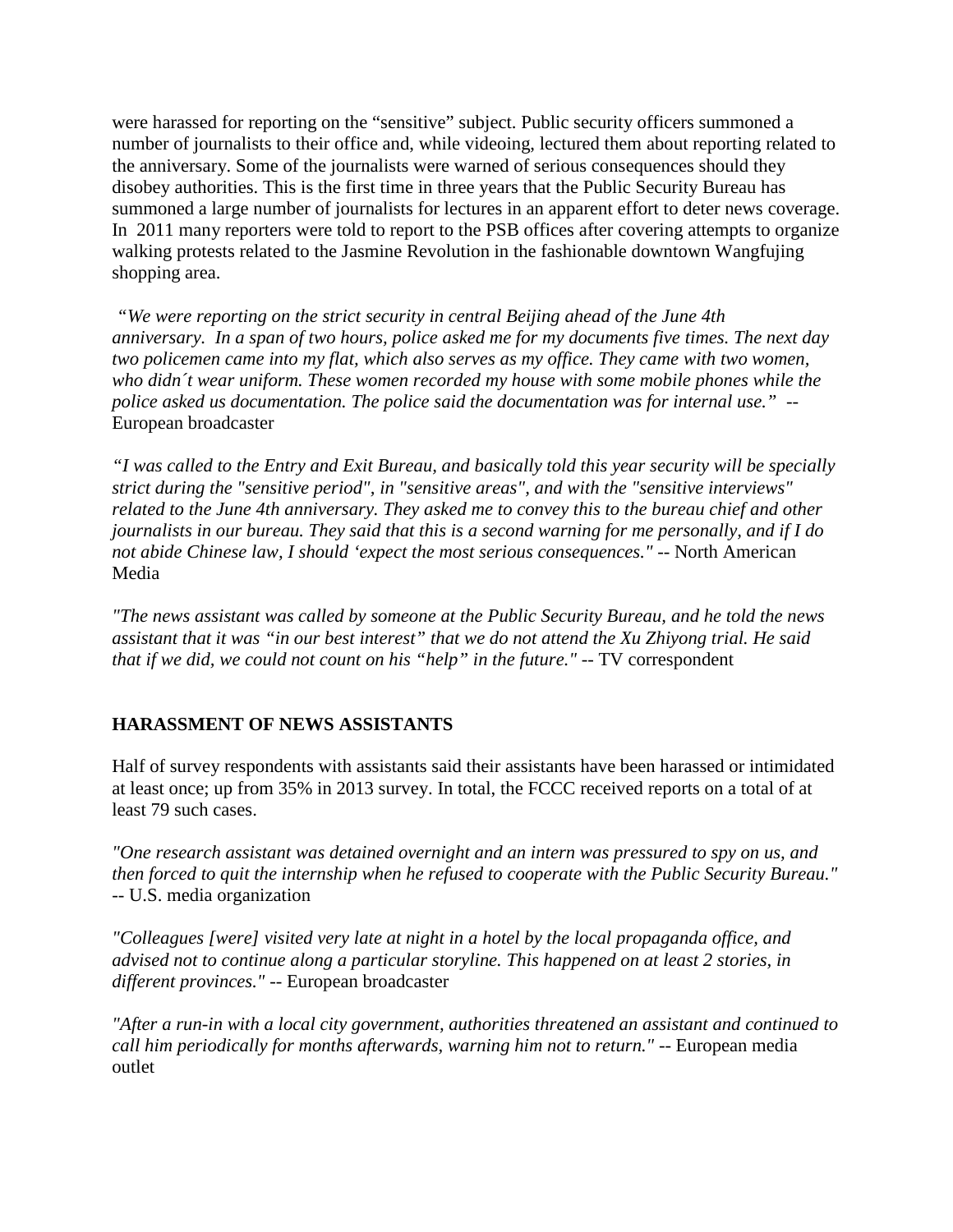### **HARASSMENT OF SOURCES**

Previous FCCC reports on working conditions in China have noted the official harassment of Chinese citizens who exercise their free speech rights stipulated in China's Constitution and talk with reporters. This is also a violation of Chinese government regulations stipulating foreign journalists may interview anyone who consents. Such harassment is ongoing and may be increasing. In the 2014 report, 66 incidents were reported by 39 members, which may include multiple cases of harassment of a single source. In 2013 there were 23 cases reported.

*"The most clear cases that come to my mind were 1) a couple who shared with me a very sad story of a mental disturbance after being forced into an abortion; the couple was taken away by the police minutes after my interview and 2) the harassment that a group of former Chinese officials are being subjected to in Hunan province following our report on their torture and abuse during Shanggui detention."* -- Sky News, UK

*"As we were filming at a monastery where nuns take care of unwanted kids, officials from the local government called the nun and later showed up while we were filming, telling the nun that if she talks to us, they would take away the kids."* -- Christine Adelhardt, ARD German TV

*"After visiting a village for a story on family planning, all of our sources were afterwards contacted by police and state security and issued stern warnings. One source was told, "you know you can lose your life by talking to foreign journalists."* -- European TV reporter

#### LIMITS ON TRAVEL IN TIBETAN-INHABITED AREAS, XINJIANG + ELSEWHERE

At least 42 respondents said that they were told reporting from Xinjiang (28) and Tibetan inhabited areas (14) was restricted or prohibited, which is not the case under government reporting rules. Many reporters did visit these areas and did encounter problems, such as:

*"In our Kashgar hotel room, during night, people knocked at door constantly in September 2013. Three men suddenly appeared in front of door, muscular and well trained. They were constantly patrolling in front of the door; others were calling our room constantly. The men were banging on the door and pretending to try to open door."* -- Angela Koeckritz, Die Zeit

*"While attempting to enter Shanshan county of Turpan, Xinjiang, we were stopped at a roadblock, then later escorted out of a nearby rural area by armed police. After registering with the waiban (local foreign affairs office) we were pursued for a day by plainclothes people in a car. When we eventually tried to speak with them, a Uighur man with a pistol in a holster stepped out (while a Han Chinese man sat in the car), denied following us and then drove away. They appeared later following us again."* -- European News Agency

*"During a trip to Xinjiang at the end of March, police officers in Kashgar informed me that I was not allowed to conduct interviews in Kashgar - or report from there. The officers were waiting for me at my hotel - however, this only happened after I had already been out on the*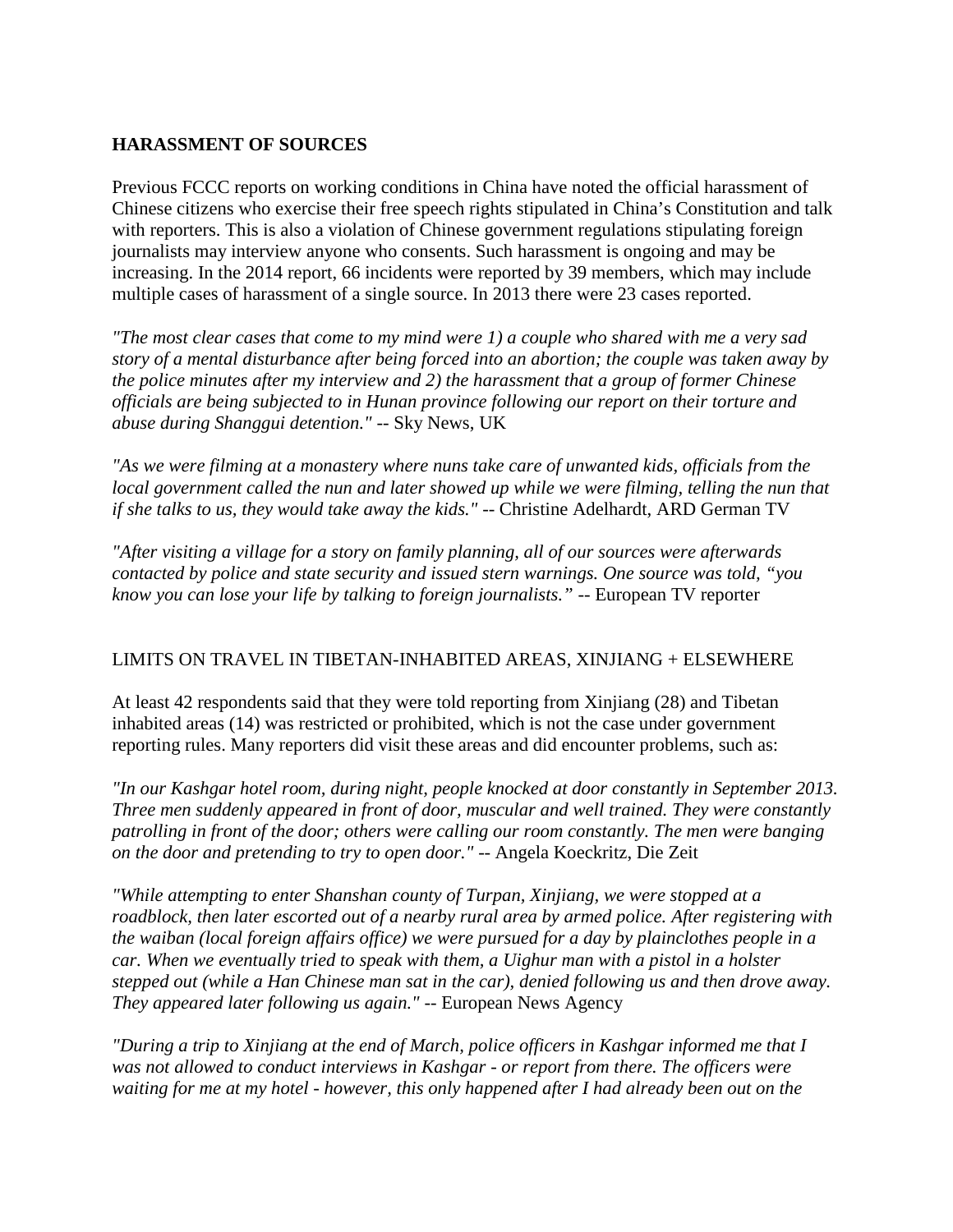*street conducting interviews and I didn't encounter any problems while taking pictures and doing interviews on the street. The officers said I needed a permission from the local authorities in order to report from Kashgar. They insisted that they were only applying rules that were no different from the rest of China. In the city of Hotan, I was told by the police that I was not allowed to be there and that I had to leave."* -- Martin Gøttske, Information (Denmark)

# **CHINESE AUTHORITIES ARE APPLYING PRESSURE OUTSIDE OF CHINA**

A quarter of respondents said there was pressure applied to editors in headquarters about their coverage.

*"On quite a few occasions, officials from the Chinese Embassy in Tokyo have told our editors that they were not pleased with some reports by our reporters in China. Their complaints cover a wide variety of topics, from domestic incidents such as suicide attacks in Xinjiang to international affairs including China's recent confrontations in the South China Sea with Vietnam and the Philippines. They think our reporters express too much sympathy for terrorists or Vietnam and the Philippines. The Tokyo headquarters of other Japanese media have received similar visits."* -- Japanese Newspaper

*"Diplomats in contacted my editor several times. They also had a meeting where the Chinese embassy sent three people including a lawyer."* -- European newspaper

# **VISA DIFFICULTIES**

In a separate survey specifically about visa issues released in March 2014, the FCCC found that Chinese authorities abuse the press card and visa renewal process in a political manner, treating journalistic accreditation as a privilege rather than a professional right, and punishing reporters and media organizations for the content of their previous coverage if it has displeased the government.

While most correspondents (89%) received their new residence visas within the 15 working days that the PSB had said would be necessary, 18% had difficulties renewing their press cards or visas – twice as many as in the last survey (covering the visa renewal process at the end of 2011.) Half of those who had difficulties said that they had been threatened with the non-renewal of their accreditation or visa because of their reporting.

Authorities withheld new press cards and visas until the very last moment from all foreign employees of the New York Times and Bloomberg, which had published articles about the private finances of relatives of leading members of the government. In the absence of any official explanation for the protracted delay in the issuance of their accreditation and visas, that delay would appear to have been intended to intimidate the bureaus concerned.

Paul Mooney, whose professional reputation largely rests on his writing about human rights issues in China, was unable to take up the offer of a post with Reuters in Beijing because he was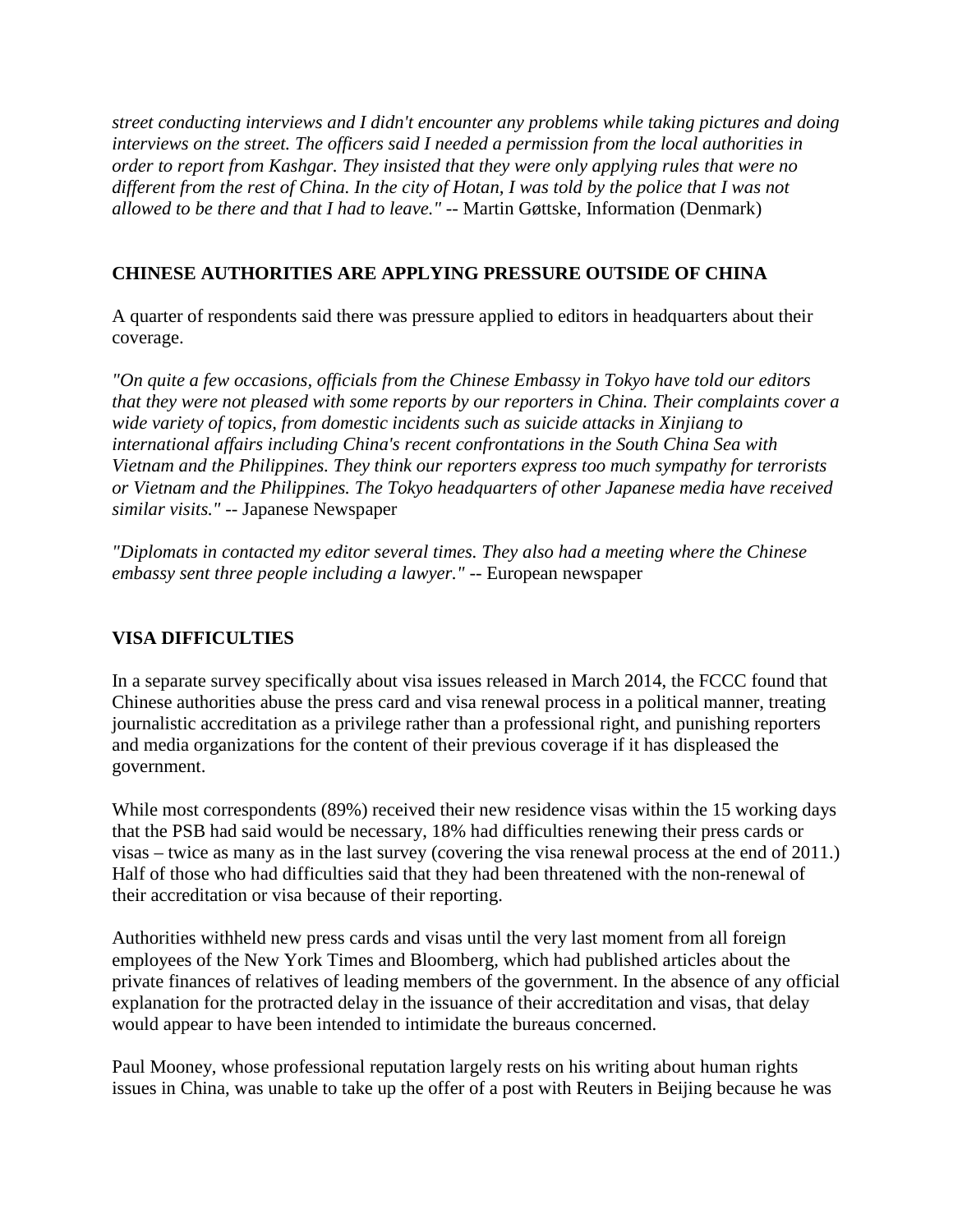denied a visa in November 2013, for reasons that the Chinese authorities would not disclose.

New York Times Beijing bureau chief Philip Pan is still waiting for a journalist's visa two years after he applied for one; New York Times reporter Chris Buckley has been waiting for a visa for more than a year and a half; New York Times reporter Austin Ramzy was obliged to leave China at the end of January 2014 because the authorities had not processed the visa application which he had filed with them in June 2013.

The FCCC is disappointed that despite assurances from Foreign Ministry officials to the contrary, the Entry/Exit police refused to issue 'fast track' visas to reporters who needed to travel abroad urgently for professional reasons. The police insisted that they could not issue visas in less than 15 working days.

Except in two cases, the police issued such rapid visas only to applicants whose close relatives were seriously ill or who had died.

This meant that foreign correspondents were unable to travel abroad to work during the 15 working days that the police held their passports in order to stamp them with new visas.

This is an unacceptably long time for reporters with region-wide responsibilities to be unable to fulfill them. If the Chinese government wants foreign media to locate their Asian regional HQ's in Beijing, it should ensure that correspondents are free to travel region-wide as and when they need to.

A total of 162 foreign correspondents responded to the visa-survey, including 42 non-FCCC members.

# **CYBER ATTACKS/BLOCKED WEBSITES**

Cyber attacks on FCCC members have become routine. Though we cannot identify the origin of these efforts to install malware and spyware on our computers, the club's cyber security consultant has found that many of the attacks are targeted deliberately at foreign correspondents in China.

The websites of New York Times, The Guardian and Bloomberg are blocked in China. The Chinese authorities target entire news organizations for intimidation and punishment especially after investigative reporting on so-called "sensitive" topics.

*"After being part of the investigative team that published the "China Offshore Leaks" story the website of NDR (one of the regional broadcasters of ARD) was blocked and is still not available."* -- Christine Adelhardt, ARD German TV

------------------------------------------------------------------------------